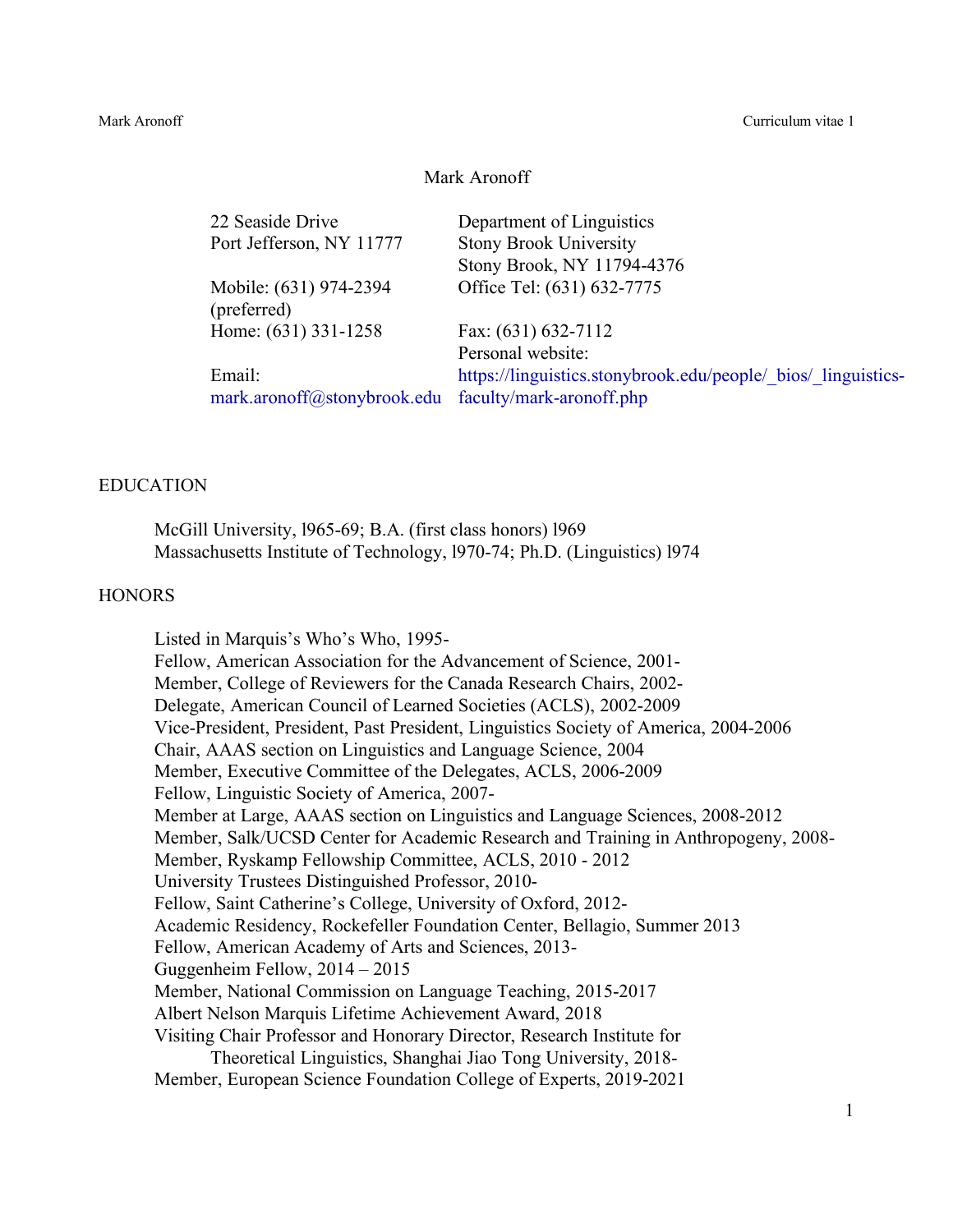# EMPLOYMENT

## REGULAR

Stony Brook University, l974-Present; Assistant Professor to Trustees Distinguished Professor of Linguistics

# VISITING AND OTHER

New York University, Department of Linguistics, Adjunct Associate Professor, l977-81 Canadian Linguistics Institute, McGill University, Summer l977 University of California San Diego, Department of Linguistics, Visiting Assistant Professor, Fall l978 Osmania University, Hyderabad, India, Visiting Professor, January l984 LSA Summer Institute, CUNY, New York, Summer l986 LSA Summer Institute, University of Arizona, Tucson, Summer l989 (Associate Dir.) European Summer School in Language, Logic and Information, Summer l991 The Netherlands Summer School in Linguistics, Amsterdam, June 1993 The University of Canterbury, Christchurch, New Zealand, Summer 1996 LSA Summer Institute, Cornell University, Summer 1997 LSA/Duesseldorf University Summer Institute, Summer 2002 University of Haifa, Affiliated Professor, 2006- European Summer School in Language, Logic and Information, Summer 2009 University of Zürich, March 2014 LSA Summer Institute, University of Kentucky, Summer 2017 (declined) Visiting Chair Professor, School of Foreign Languages, Shanghai Jiao Tong University, 2018-

# EDITORIAL

Editor, SUNY Press Linguistics Series (1990-2000) Editor, *Language* (1995-2001) Editor, *Italian Journal of Linguistics* (2009-)

Editor, *Oxford Bibliography (Linguistics)* (2010-)

Editor, *Oxford Research Encyclopedia (Linguistics)* (2013-)

Academic Editor, PLOS ONE (2013-2017)

Member, Editorial Board, *Lincom Europa*

Member, Editorial Board, *Yearbook of Morphology*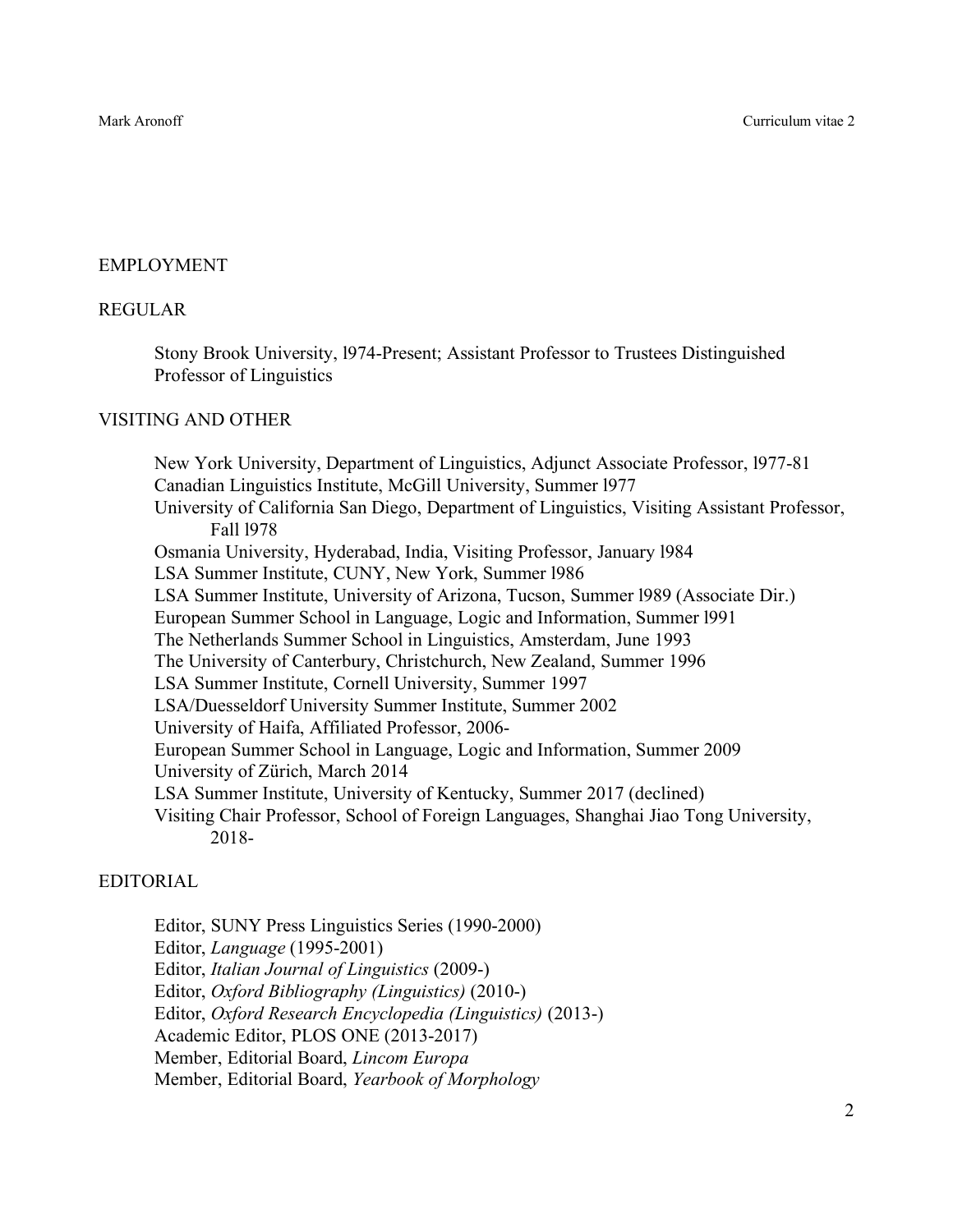Member, Editorial Board, *Rivista di Linguistica* Member, Editorial Board, *Writing Systems Review* Member, Editorial Board, *Morphology* Member, Editorial Board, *The Mental Lexicon*

### CONSULTING

IBM Thomas J. Watson Research Center, l985-l988 Equinox Films, l985-2009

## ADMINISTRATIVE

Founding Chair, Department of Linguistics, 1980-1993 Chair, University Promotion and Tenure Committee, 1997-1998 Associate Provost, 1998-2001, 2006-2007 Deputy Provost, 2001-2006 Vice-Provost for Undergraduate Education, 2007- 2010 Senior Advisor to the Provost, 2010-2011

### OTHER PROFESSIONAL ACTIVITIES

Member, Editorial Board, SUNY Press, 1987-90 Member, *Language* Review Committee, 1984-86, Chairman 1985-86 Member, *Language* Editor Search Committee, 1986 Chair (founding), Linguistic Society of America Committee on Language in the School Curriculum, 1992-95. Member, committee to elect a Professor of General Linguistics, University of Oxford, 1999, 2007. Non-UK based advisor, Research Assessment Exercise 2001. Member, College of Reviewers, Canada Research Chairs, 2002-. Chair, Language Editor Search Committee, 2007. Member, Linguistic Society of America Committee on Linguistics in Higher Education, 2016- Member, Linguistic Society of America Bloomfield Book Award Committee, 2018-2019 Referee for various journals, publishers and funding agencies.

### PUBLICATIONS

#### BOOKS

1. *Word Formation in Generative Grammar*. 1976. Linguistic Inquiry Monograph No. 1. l34 + xii pp. MIT Press.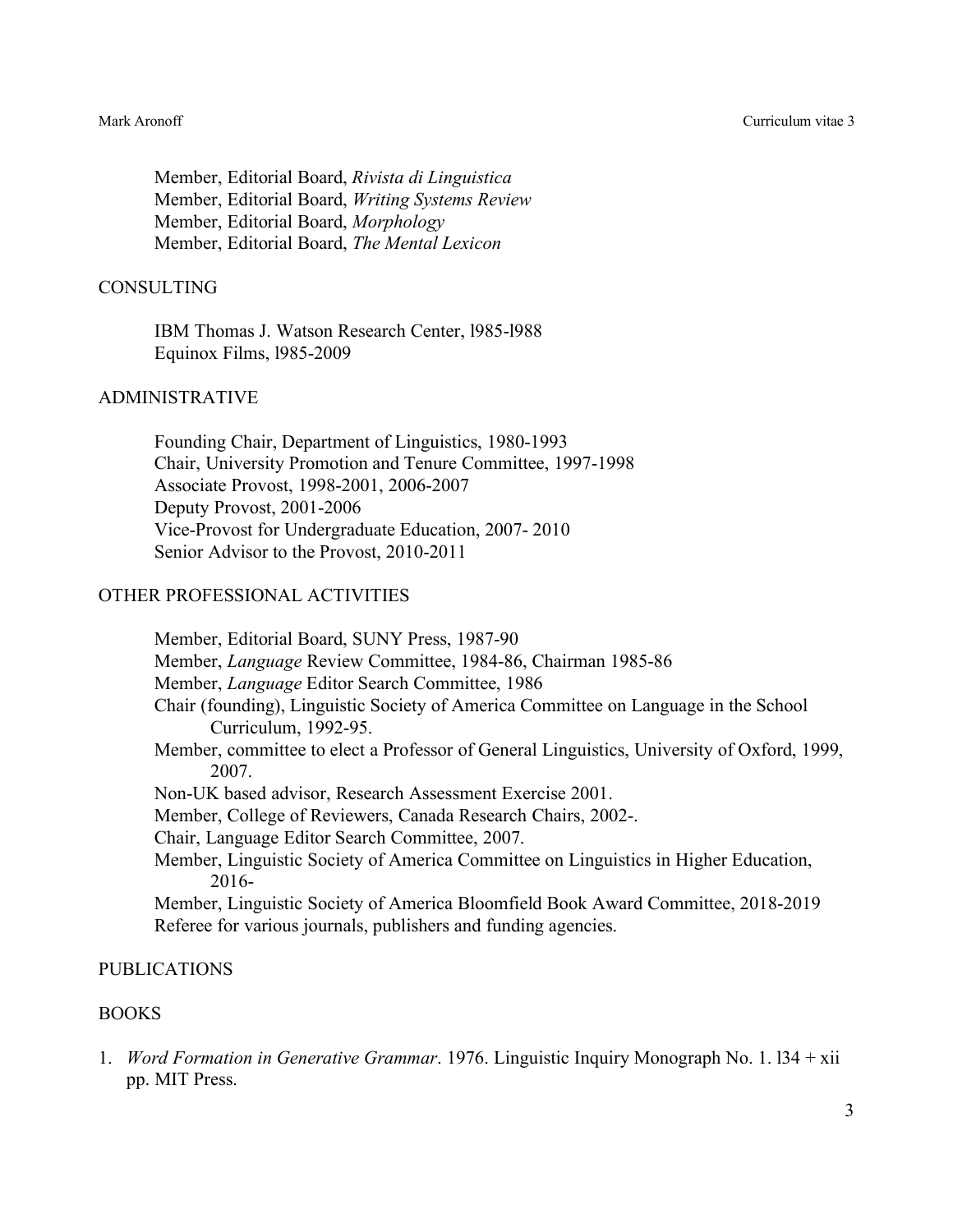- 2. *Juncture: A Collection of Original Papers*. 1980. Edited with M. L. Kean. Studia Linguistica et Philologica 7. 141 pp. Anma Libri.
- 3. *Language Sound Structure*. 1984. Edited with R. T. Oehrle. 384 + xii pp. MIT Press.
- 4. *Morphology by Itself: Stems and Inflectional Classes*. 1994. Linguistic Inquiry Monograph No. 22.  $210 + xy$  pp. MIT Press.
- 5. *Contemporary Linguistics*. 1989, 2nd Ed. 1993, 3rd Ed. 1997, 4th Ed. 2000, 5th Ed. 2005, 6th Ed. 2010,  $7<sup>th</sup>$  Ed. 2017. Edited with William O'Grady, Janie Rees-Miller, and others. 636 + xxxi pp. Bedford St. Martins.
- 6. *Morphology Now*. 1992. 227 + vi pp. SUNY Press.
- 7. *The Blackwell Handbook of Linguistics*. 2000, 2nd Ed. 2017. Edited with Janie Rees-Miller. Xv + 689 pp.
- 8. *What is Morphology*? 2004, 2nd Ed. 2010. With Kirsten Fudeman. 257 + xiv pp. Blackwell.
- 9. *Language: 20<sup>th</sup>-Century Index.* 2003. Edited with Meghan Sumner, 597 pp.

# JOURNAL ISSUES EDITED

- 1. *The Teaching of Linguistics,* Special issue, 3:1, of *Innovations in Linguistics Education,* Edited with S. N. Sridhar,  $147 + i\upsilon$  pp. (1983).
- 2. *Yearbook of Morphology* 4. 1991. Section on morphological classes, with an introduction, 104 pp. Kluwer.
- 3. *Morphology*. 20: 1-2. 2010.Two-volume issue on affix ordering. Edited with Stela Manova.

# ARTICLES

- 1. Aronoff, Mark. 1974. The Semantics of growth. *Quarterly Progress Report of the Research Laboratory of Electronics* 113: 159-62. M.I.T.
- 2. Aronoff, Mark. 1975. -able. *Proceedings of The Northeast Linguistics Society* 5: 183-91.
- 3. Aronoff, Mark. An English spelling convention. 1978. *Linguistic Inquiry* 9: 299-303.
- 4. Aronoff, Mark. Lexical representations. 1978. *Proceedings of the Special Session on the Lexicon*. Chicago Linguistic Society, 12-25.
- 5. Aronoff, Mark, and Roger Schvaneveldt. 1978. Testing morphological productivity. *Annals of the New York Academy of Sciences* 3318. 106-14.
- 6. Aronoff, Mark. 1979. The morphology of store names. *American Speech* 54: 155-6.
- 7. Aronoff, Mark. 1979. A reply to Moody. *Glossa* 13: 115-18.
- 8. Aronoff, Mark. 1980. Contextuals. *Language* 56. 744-58.
- 9. Aronoff, Mark. 1980. The relevance of productivity in a synchronic description of word formation. In J. Fisiak, Ed. *Historical Morphology*, 71-82. The Hague: Mouton.
- 10. Aronoff, Mark. 1980. The treatment of juncture in American linguistics. In Aronoff and Kean, Eds. 29-36.
- 11. Aronoff, Mark, and Frank Anshen. 1981. Morphological productivity and phonological transparency. *Canadian Journal of Linguistics* 26: 63-72.
- 12. Aronoff, Mark. Automobile semantics. 1981. *Linguistic Inquiry* 12. 329-47.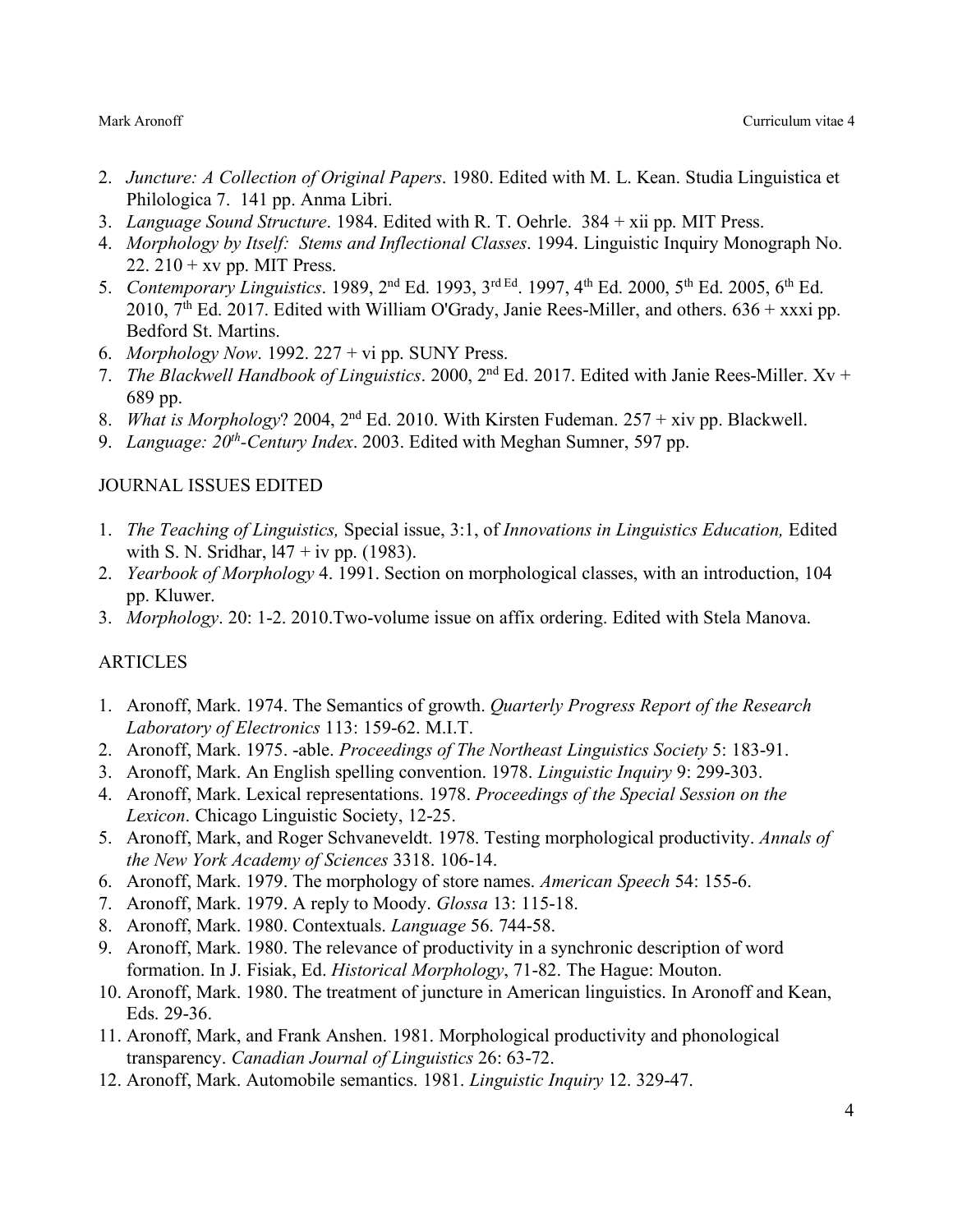- 13. Aronoff, Mark, and Frank Anshen. Dragonfly: Lexical change, local scatter, and the national norm. 1982. *Language in Society* 11: 413-417.
- 14. Aronoff, Mark. 1983. Actual words, potential words, productivity and frequency. *Proceedings of the Thirteenth International Congress of Linguist* 163-171.
- 15. Aronoff, Mark. 1983. A decade of morphology and word formation. *Annual Review of Anthropology* 12: 355-75.
- 16. Aronoff, Mark, and S. N. Sridhar. 1983. Morphological levels in English and Kannada. In E. Gussman, Ed. *Rules and the Lexicon*, 10-22, Lublin (1987), also in *Papers from the Parasession on the Interplay of Phonology, Morphology and Syntax,* CLS 19, 3-16,.
- 17. Aronoff, Mark. 1984. Word formation and lexical semantics. *Quaderni di Semantica* 5: 43-47.
- 18. Aronoff, Mark, and S. N. Sridhar. Agglutination and composition in Kannada verb morphology. In *Papers from the Parasession on Lexical Semantics,* CLS 20, 3-20.
- 19. Aronoff, Mark. 1985. Orthography and linguistic theory. *Language* 61. 28-72.
- 20. Aronoff, Mark. Roy J. Byrd, Judith L. Klavans and Frank Anshen. 1986. Computer methods for morphological analysis. *Proceedings of the Association for Computational Linguistics* 120-127.
- 21. Aronoff, Mark, Frank Anshen, Roy J. Byrd and Judith Klavans. 1986. The Role of etymology and word length in English word formation. *Advances in Lexicology* 17-28.
- 22. Aronoff, Mark, Azhar Arsyad, Hasan Basri and Ellen Broselow. 1987. Tier configuration in Makassarese reduplication. *Papers from the Parasession on Autosegmental and Metrical Phonology*, CLS 23, 1-15.
- 23. Aronoff, Mark, and S. N. Sridhar. 1988. Prefixation in Kannada. In M. Hammond and M. Noonan, Eds. *Theoretical Morphology*. Academic Press. 179-191.
- 24. Aronoff, Mark. 1988. The orthographic system of an early English printer. *Folia Linguistica Historica* 8: 65-97.
- 25. Anshen, Frank and Mark Aronoff. 1988. Producing morphologically complex words. *Linguistics* 26. 641-655.
- 26. Aronoff, Mark. 1988. Two Senses of *Lexical*. *ESCOL 1988*, 1-11.
- 27. Aronoff, Mark. 1988. Head operations and strata in reduplication: a linear treatment. *Yearbook of Morphology* 1. 1-15.
- 28. Anshen, Frank and Mark Aronoff. 1989. morphological productivity, word frequency and The Oxford English Dictionary. In R. W. Fasold and D. Schiffrin, Eds. *Language Change and Variation,* 197-202, John Benjamins.
- 29. Dorit Kaufman, and Mark Aronoff. 1989. Morphological interaction between L1 and L2 in language attrition. In S. Gass, C. Madden, D. Preston, L. Selinker, Eds. *Variation in Second Language Acquisition: Psycholinguistic Issues*. Multilingual Matters. 202-215.
- 30. Dorit Kaufman, and Mark Aronoff. 1989. Morphological disintegration and reconstruction in first language attrition. In H. Seliger and R. Vago, Eds. *First Language Attrition*. Cambridge: Cambridge University Press. 175-188.
- 31. Aronoff, Mark. 1992. Segmentalism in linguistics: the alphabetic basis of phonological theory. In P. Downing, S. Lima and M. Noonan, Eds. *The Linguistics of Literacy*. Academic Press. 71-82.
- 32. Aronoff, Mark. 1992. Noun classes in Arapesh. *Yearbook of Morphology* 4: 21-32.
- 33. Aronoff, Mark. 1992. Stems in Latin verbal morphology. In M. Aronoff, Ed. *Morphology Now.*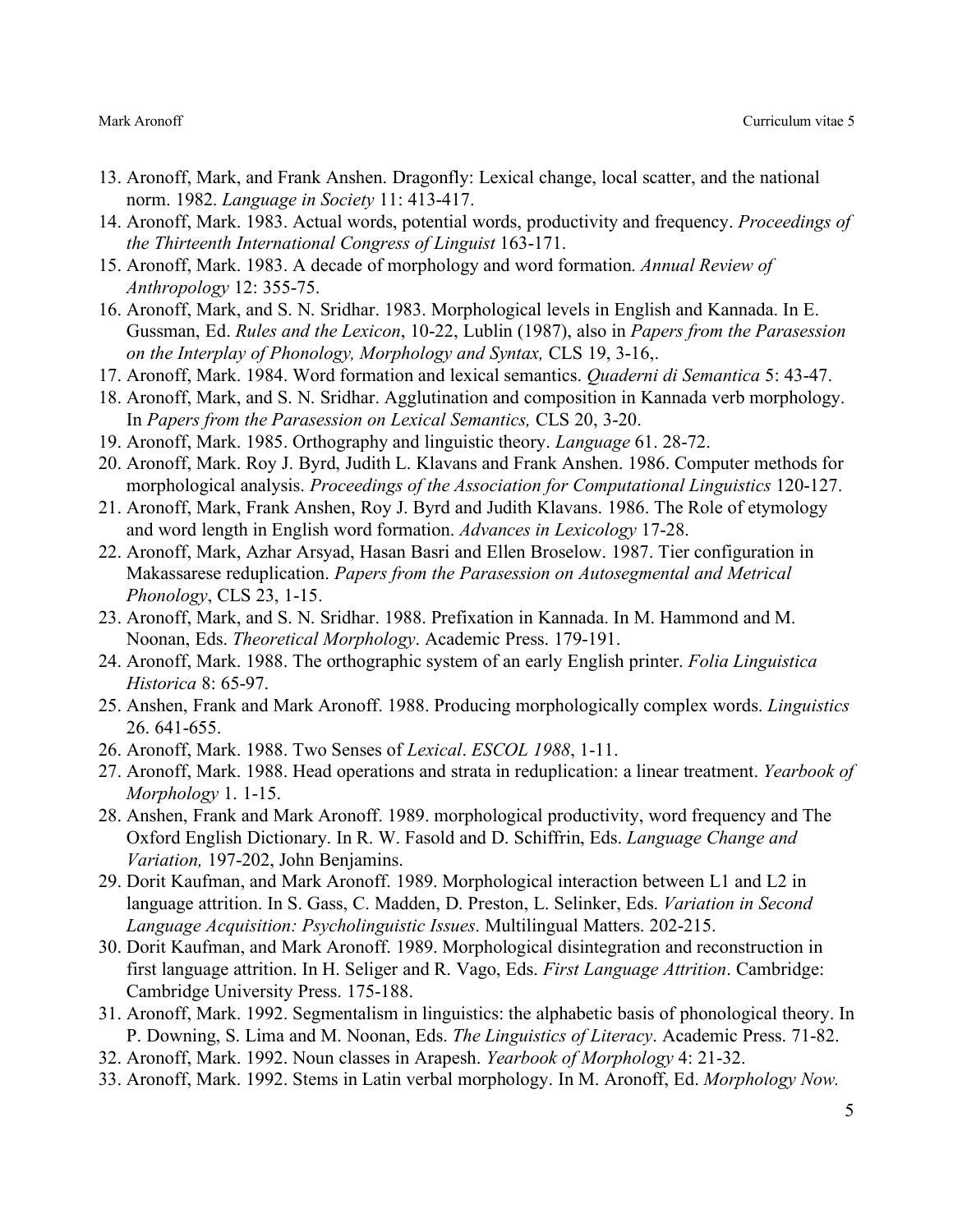Albany: SUNY Press, 5-32.

- 34. Aronoff, Mark. 1994. Spelling as culture. In W. Watt, Ed. *Writing Systems and Cognition*, 67-86. Amsterdam: Kluwer.
- 35. Aronoff, Mark, and Eric Koch. 1996. Context-sensitive regularities in English vowel spelling. *Reading and Writing: An Interdisciplinary Journal* 8. 251-65.
- 36. Anshen, Frank, and Mark Aronoff. 1996. Morphology in real time. *Yearbook of Morphology*. 9- 12.
- 37. Aronoff, Mark. 1998. Morphology and the lexicon: lexicalization and productivity. In Andrew Spencer and Arnold M. Zwicky, eds. *The Handbook of Morphology*. Oxford: Blackwell. 237-47.
- 38. Aronoff, Mark. 1998. A Disease model of morphology. In Steven Lapointe, Diane K. Brentari, and Patrick Farrell, Eds., *Morphology and its Relation to Syntax and Phonology*. Stanford: CSLI. 411-417.
- 39. Aronoff, Mark. 1999. Gender agreement as morphology. *Proceedings of the First Mediterranean Conference on Morphology*, 7-18.
- 40. Aronoff, Mark. 1999. Indirect mapping in inflectional morphology. *Atti del XXXI Congresso della Società di Linguistica Italiana,* 321-332.
- 41. Anshen, Frank, and Mark Aronoff. 1999. Using dictionaries to study the mental lexicon. *Brain and Language* 68. 16-26.
- 42. Aronoff, Mark, and Sungeun Cho. 2001. The semantics of -*ship*. *Linguistic Inquiry* 32.167-173.
- 43. Aronoff, Mark. 2001. Autonomous morphology: the waste remains. Proceedings of CLS 37, vol. 2, *The Autonomy of Morphology*, 323-338.
- 44. Aronoff, Mark, and Nanna Fuhrhop. 2002. Restricting suffix combinations in German and English. *Natural Language and Linguistic Theory* 20, 451-490.
- 45. Aronoff, Mark, Irit Meir, Carol Padden, and Wendy Sandler. Classifier complexes and morphology in two sign languages. 2003. In Karen Emmorey, Ed., *Perspectives on Classifier Constructions in Sign Languages.* Mahwah: Lawrence Erlbaum. 53-84.
- 46. Robert Hoberman, and Mark Aronoff. 2003. Maltese verbal morphology. In Joseph Shimron, Ed. *Language Processing and Acquisition in Languages of Semitic, Root-Based Morphology*. Amsterdam: John Benjamins. 61-78.
- 47. Aronoff, Mark, Carol Padden, Irit Meir, and Wendy Sandler. Morphological universals and the sign language type. 2004. *Yearbook of Morphology* 2004. 19-39.
- 48. Sandler, Wendy, Irit Meir, Carol Padden, and Mark Aronoff. The emergence of grammar: Systematic structure in a new language. 2005. *Proceedings of the National Academy of Sciences*  102.7.2662-2665.
- 49. Mark Aronoff, Irit Meir, and Wendy Sandler. 2005. The Paradox of Sign Language Morphology. *Language* 81.301-344.
- 50. 200
- 51. Aronoff, Mark. 2007. In the beginning was the word. *Language* 83. 803-830.
- 52. Xu, Zheng, Mark Aronoff, and Frank Anshen. 2007. Deponency in Latin. In Matthew Baerman, Greville G. Corbett, Dunstan Brown, and Andrew Hippisley, Eds. *Deponency and morphological mismatches* (*Proceedings of the British Academy* 145). Oxford: Oxford University Press. 6-24.
- 53. Meir, Irit, Carol Padden, Wendy Sandler, and Mark Aronoff. Rethinking sign language verb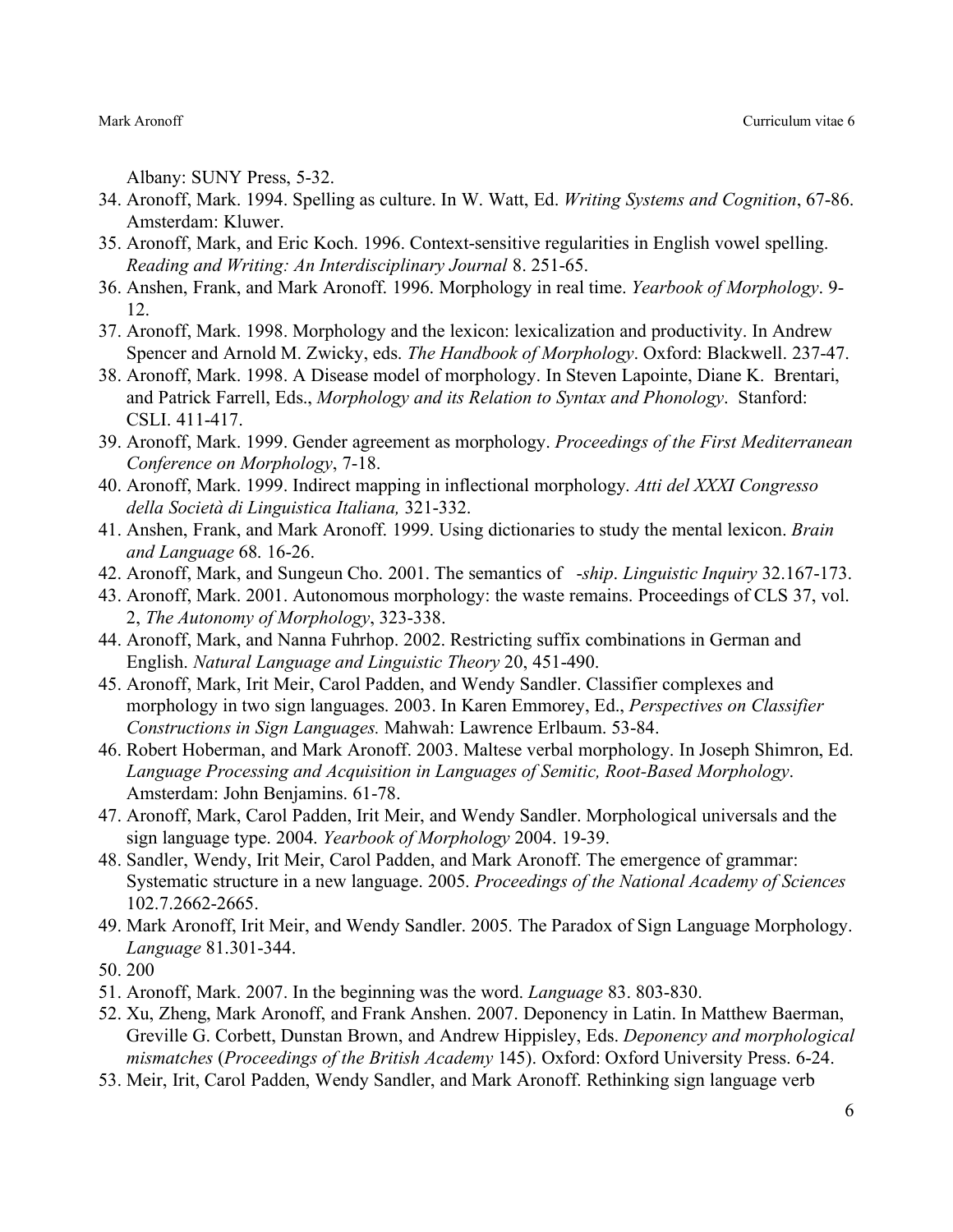classes: The body as subject. 2006. *Proceedings of TISLR 2006* (online).

- 54. Meir, Irit, Carol Padden, Wendy Sandler, and Mark Aronoff. 2007. Rethinking sign language verb classes: the body as subject. *Journal of Linguistics* 43*,* 531-563.
- 55. Aronoff, Mark, Irit Meir, Carol Padden, and Wendy Sandler. 2008. The Roots of linguistic organization in a new language. In Michael Arbib and Derek Bickerton, Eds. *Holophrasis, Compositionality, and Protolanguage* (*Interaction Studies* 9.1), 133-153.
- 56. Padden, Carol, Irit Meir, Wendy Sandler, and Mark Aronoff. 2010. Against all expectations. In Donna Gerdts and John Moore, Eds. *Hypothesis A/ Hypothesis B: Linguistic explorations in honor of David M. Perlmutter*. Cambridge, MA: MIT Press. 383-400.
- 57. Meir, Irit, Wendy Sandler, Carol Padden, and Mark Aronoff. 2010. Emerging sign languages. In M. Marschark and P. Spencer, Eds. *Oxford Handbook of Deaf Studies, Language, and Education,* Volume 2. Oxford: Oxford University Press. 267-280.
- 58. Padden, Carol, Irit Meir, Mark Aronoff, and Wendy Sandler. 2010. The grammar of space in two new sign languages. In D. Brentari, Ed. *Sign Languages: A Cambridge Survey*. New York: Cambridge University Press. 573-595.
- 59. Meir, Irit, Mark Aronoff, Wendy Sandler, and Carol Padden. 2010. Sign languages and compounding. In Sergio Scalise and Irene Vogel, Eds. *Compounding*. John Benjamins. 301-322.
- 60. Aronoff, Mark, and Stela Manova. 2010. Modeling affix order. *Morphology* 20. 109-131.
- 61. Aronoff, Mark, and Stela Manova. 2010. Introduction: Theory, description, and analysis in affix order. *Morphology* 20. 297-298.
- 62. Lindsay, Mark, and Mark Aronoff. 2010. The Emergence of self-organization in language: evidence from English word formation. In Andrew D.M. Smith, Marieke Schouwstra, Bart de Boer, and Kenny Smith, Eds., *The Evolution of Language (Proceedings of the 8th International Conference EVOLANG8)*. Singapore: World Scientific Publishing. 441-442.
- 63. Xu, Zheng, and Mark Aronoff. 2011. A realization optimality-theoretic approach to affix order. *Morphology* 20. 381-411.
- 64. Sandler, Wendy, Mark Aronoff, Irit Meir, and Carol Padden. 2011. The gradual emergence of phonological form in a new language. *Natural Language and Linguistic Theory* 29. 503 – 543.
- 65. Sandler, Wendy, Irit Meir, Svetlana Dachkovsky, Carol Padden, and Mark Aronoff. The emergence of complexity in prosody and syntax. 2011. *Lingua* 121. 2014-2033.
- 66. Zheng, Xu, and Mark Aronoff. 2011. A realization optimality-theoretic approach to full and partial identity of forms. In Martin Maiden et al., Eds. *Morphological Autonomy*: *Perspectives from Romance Inflectional Morphology*. Oxford: Oxford University Press, 257 – 286.
- 67. Padden, Carol, and Mark Aronoff. Sign language verb agreement and the ontology of morphosyntactic categories. 2011. *Theoretical Linguistics* 37. 143 – 151.
- 68. Aronoff, Mark. Morphological stems: what William of Ockham really said. 2012. *Word Structure* 5. 28-51.
- 69. Meir, Irit, Carol Padden, Wendy Sandler, and Mark Aronoff. 2013. Competing iconicities in the structure of languages. *Cognitive Linguistics* 24. 309-343.
- 70. Lindsay, Mark, and Mark Aronoff. 2013. Self-Organizing morphological systems. In Fabio Montermini, Gilles Boyé, and Jesse Tseng, Eds. *Selected Proceedings of the 7th Décembrettes*. Lincom Europa. 133-153.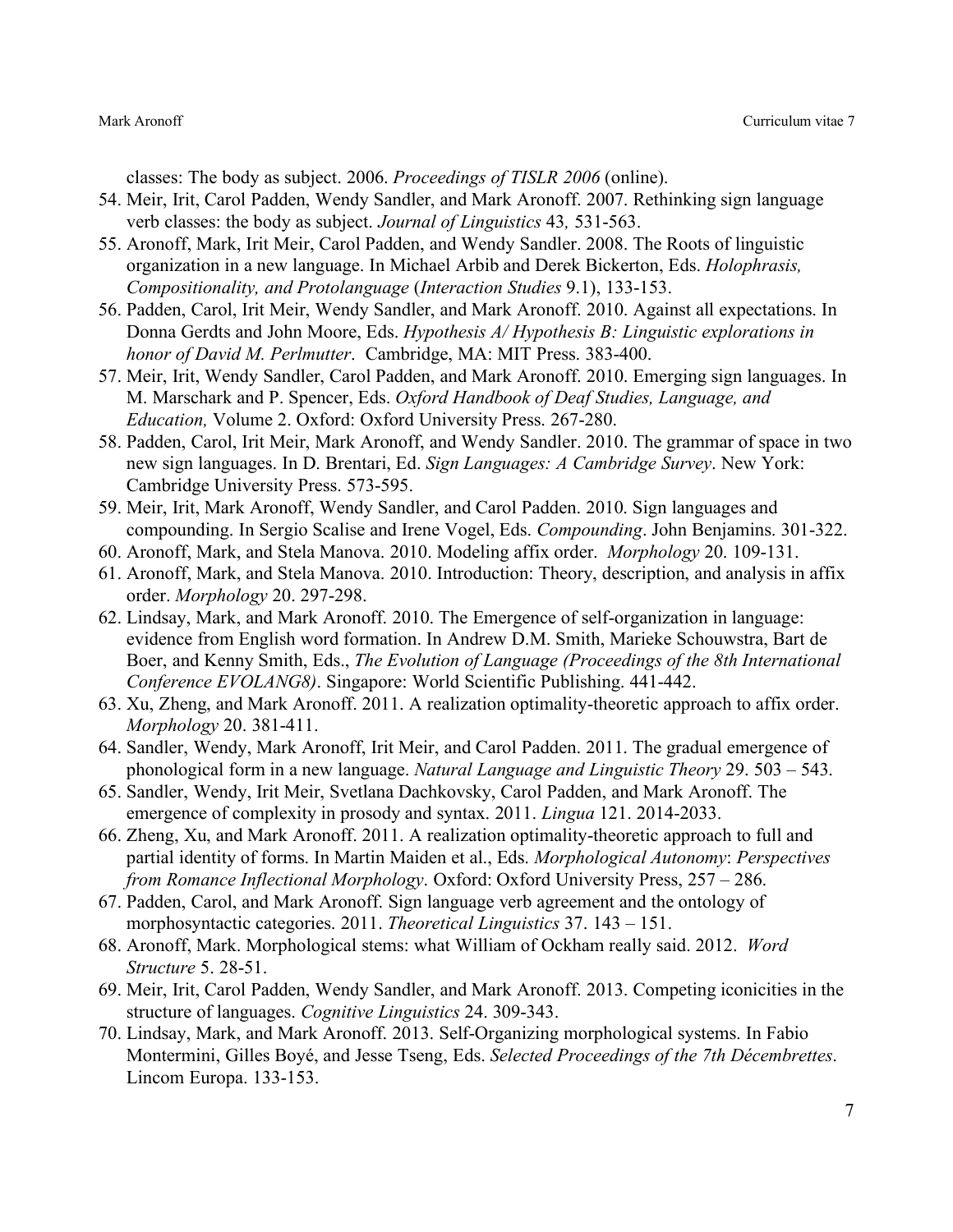- 71. Aronoff, Mark. The Roots of language. 2013. In Silvio Cruschina, Martin Maiden, John Charles Smith, Eds., *The Boundaries of Pure Morphology: Diachronic and Synchronic Perspectives*. 161-180. Oxford: Oxford University Press.
- 72. Aronoff, Mark. 2013. Varieties of morphological defaults and exceptions. ReVEL 7.
- 73. Sandler, Wendy, Mark Aronoff, Carol Padden, and Irit Meir. 2014. Language emergence: Al-Sayyid Bedouin Sign Language. In N. J. Enfield, Paul Kockelman, and Jack Sidnell, Eds., *The Cambridge Handbook of Linguistic Anthropology*. Cambridge: Cambridge University Press. 246-278.
- 74. Aronoff, Mark. 2014. Face the facts: Reading Chomsky's *Remarks on Nominalization* after forty years. In Florence Villoing and Sophie David, Eds., *Foisonnements morphologiques: études en hommage à Françoise Kerleroux*. Paris: PUPO. 307- 324.
- 75. Aronoff, Mark and Mark Lindsay. 2014. Partial organization in languages: la langue est un système où la plupart se tient. In Sandra Augendre, Graziella Couasnon-Torlois, Déborah Lebon, Clément Michard, Gilles Boyé, and Fabio Montermini, Eds. *Proceedings of Décembrettes 8*. Rapport Interne No. 22 de CLLE-ERSS. pp. 1-14.
- 76. Aronoff, Mark, and Mark Lindsay. 2014. Productivity, blocking, and lexicalization. In Rochelle Lieber and Pavel Stekauer, Eds. *The Oxford Handbook of Derivation*. Oxford: Oxford University Press. 67-83.
- 77. Aronoff, Mark. 2015. Thoughts on morphological and cultural evolution. In Laurie Bauer et al, Eds. *Semantics of Complex Words*. Springer International. 277 - 288.
- 78. Aronoff, Mark. 2016. Unnatural kinds. In Ana Luis and Ricardo Bermudez-Otero, Eds. *The Morphome Debate*. Oxford University Press. 11-32.
- 79. Mark Aronoff, Kristian Berg, and Vera Heyer. 2016. Some implications of English spelling for morphological processing. *The Mental Lexicon* 11.164-185.
- 80. Aronoff, Mark. 2016. Competition and the lexicon. In Annibale Elia, Claudio Iacobino, and Miriam Voghera, Eds. *Livelli di Analisi e fenomeni di interfaccia. Atti del XLVII congresso internazionale della società di linguistica Italiana*. Roma: Bulzoni Editore. 39-52.
- 81. Meir, Irit, Mark Aronoff, Carl Börstell, So-One Hwang, Deniz Ilkbasaran, Itamar Kastner, Ryan Lepic, Adi Lifshitz Ben-Basat, Carol Padden, and Wendy Sandler. 2017. The effect of being human and the basis of grammatical word order: Insights from novel communication systems and young sign languages. *Cognition* 158. 189-207.
- 82. Berg, Kristian and Mark Aronoff. 2017. Spelling English suffixes. *Language* 93. 37-64.
- 83. Aronoff, Mark. 2017. A fox knows many things but a hedgehog one big thing. In Andrew Hippisley and Greg Stump, Eds., *The Cambridge Handbook of Morphology*. Cambridge: Cambridge University Press. 186-205.
- 84. Aronoff, Mark. 2017. Darwinism tested by the science of language. In Claire Bowern, Laurence Horn, and Raffaella Zanuttini, Eds. *On Looking into Words (and beyond): Structure, Relations, Analysis*. Berlin: Language Sciences Press. 399-409.
- 85. Aronoff, Mark. 2017. English verbs in *Syntactic Structures*. In *Syntactic Structures after 60 Years: The Impact of the Chomskyan Revolution in Linguistics*. Norbert Hornstein and Charles Yang, eds. Berlin: De Gruyter Mouton. 381-401.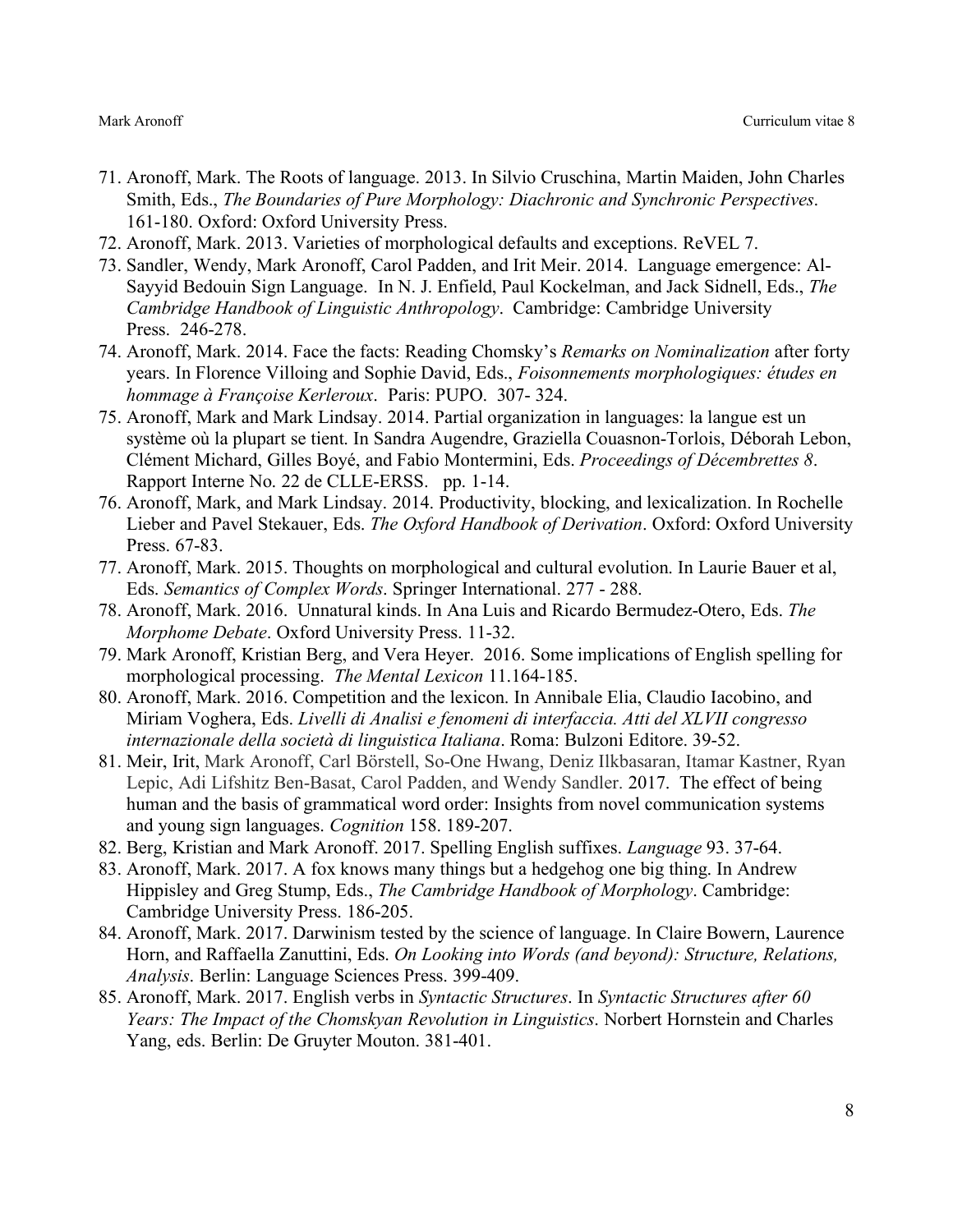- 86. Aronoff, Mark. 2018. Morphology and words: a memoir. In Fiammetta Namer and Olivier Bonami, Eds. *The Lexeme in Descriptive and Theoretical Morphology*. Berlin: Language Sciences Press. 3-20
- 87. Berg, Kristian, and Mark Aronoff. 2018. Further evidence for self-organization in English spelling. *Language* (online)
- 88. Aronoff, Mark. 2019. Competitors and alternants in linguistic morphology. In Franz Rainer, Francesco Gardani, Wolfgang Dressler, & Hans Christian Luschützky, Eds. *Competition in inflection and word formation.* Berlin: Springer (in press).
- 89. Ulicheva, Anastasia, Hannah Harvey, Mark Aronoff, and Kathy Rastle. 2019. Skilled readers' sensitivities to meaningful regularity in English Spelling. *Cognition* (available online).

# BOOK REVIEW ARTICLES

- 90. Review of Miller and Johnson-Laird, Language and Perception 1978. *Journal of Psycholinguistic Research* 7: 61-72.
- 91. Review of Bybee, Morphology. 1987. *Language* 63.115-129.
- 92. Review of DiSciullo and Williams, On the Definition of Word. 1988. *Language* 64.766-770.
- 93. Review of Cummings, American English Spelling. 1989. *Language* 65.591-595.
- 94. Review of Szpyra, The Phonology-Morphology Interface. 1990. *Studies in Language* 14.503- 510.
- 95. Review of Corbett, Gender. 1992. *Language* 68.605-610.
- 96. Review of Parkes, Pause and Effect. 1994. *Language* 70.852-6.
- 97. Review of Saenger, Space between Words. 2002. *Language in Society* 31.624-28.
- 98. Review of Meier, Cormier, and Quinto-Pozos. 2005. *Language* 81.742-745. With Irit Meir.
- 99. Review of Lieber and Stekauer, Compounding. 2011. *Language* 87.643-646. With Irit Meir.

# ENCYCLOPEDIA ARTICLES

- 100. Entries on stem and root, lexeme, and juncture and boundaries*, Oxford International Encyclopedia of Linguistics*. 1992, 2001.
- 101. Entry on morphology, *American Psychological Association Encyclopedia of Psychology*. 2000, 2009.
- 102. Entry on blocking, *Encyclopedia of Language and Linguistics*. 1994.
- 103. Entry on morphology, *MIT Encyclopedia of the Cognitive Sciences*. 1999.
- 104. Entries on generative grammar, and morphology between lexicon and grammar, *Morphology: a Handbook.* 2000.
- 105. Entry on morphology, *Oxford Bibliography Online.* 2011.
- 106. Entry on language, *Scholarpedia* (online).
- 107. Entry on sign language. *Oxford Bibliography Online.* 2015.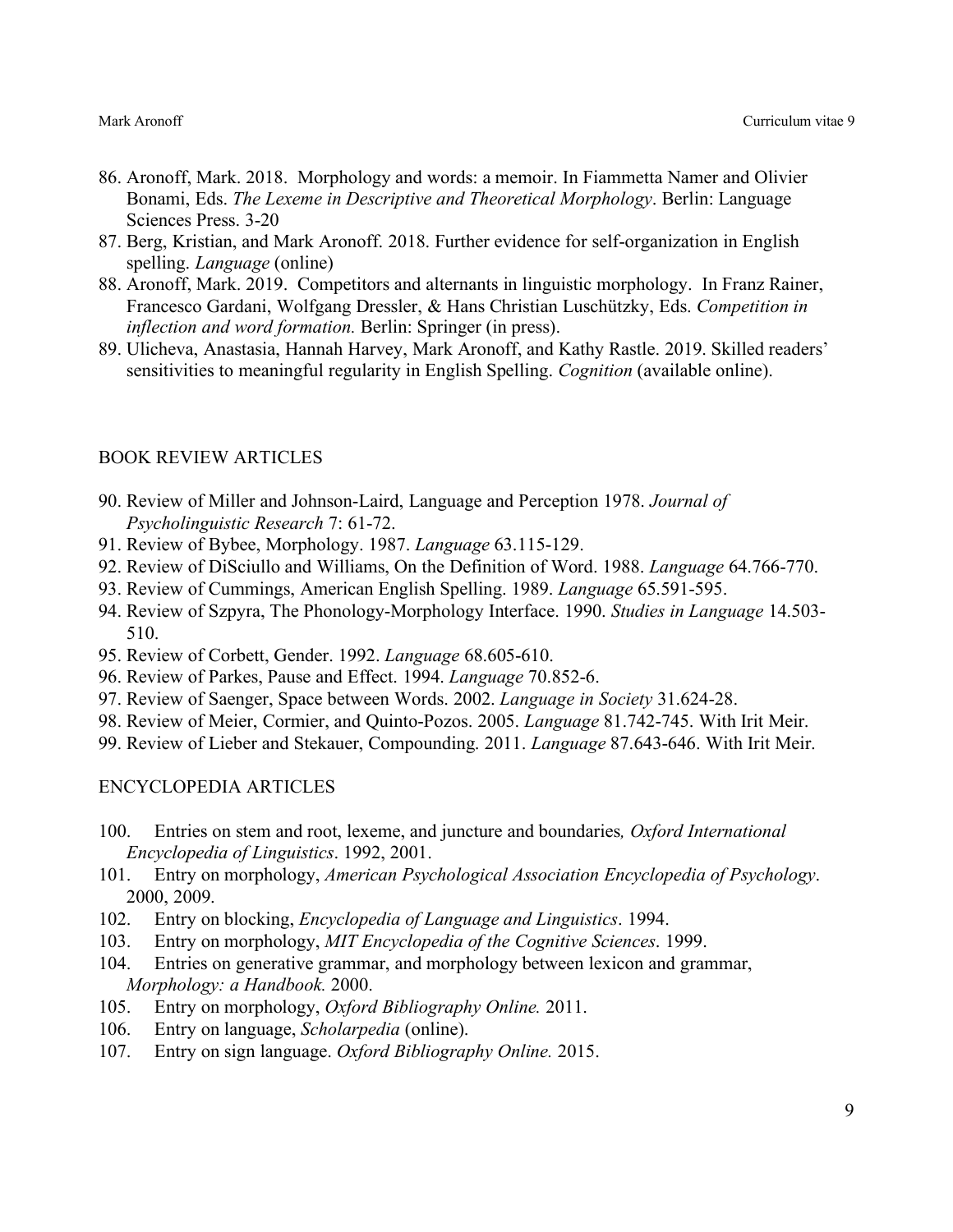## RESEARCH GRANTS AND FELLOWSHIPS

NEH Fellowship for Independent Study, 12 months, 1979-80, 1993-94 NSF Travel Grant, 1982 NSF Grant for work on Kannada morphology, with S. N. Sridhar, 1985-87 American Institute of Indian Studies Research Fellowship, 1986-87 IREX Travel Grant, 1987 Spencer Foundation Grant for research on English spelling, 1991-92 Erskine Visiting Fellow, University of Canterbury, Christchurch, New Zealand, July-August, 1996. US-Israel Binational Science Foundation Grant for research on sign language morphology, 1997-2001, with Wendy Sandler. US-Israel Binational Science Foundation Grant for research on an indigenous sign language of a Negev Bedouin community 2001 – 2004, with Wendy Sandler. Social Sciences and Humanities Research Council of Canada, *Words in the mind, words in the brain*, international collaborator, 2002 – 2006 Rockefeller Foundation, Workshop at Bellagio on language birth, with Wendy Sandler, Irit Meir, and Carol Padden, October 2006 Arts and Humanities Research Council, UK, *Autonomous Morphology in Diachrony: comparative evidence from the Romance languages*, Oxford University, collaborator with Martin Maiden, 2006-2010 National Institutes of Health, *Emergence of grammar in a new sign language*, with Carol Padden, Irit Meir, and Wendy Sandler, 2004 –2013 (\$4.4M, Stony Brook portion ca. \$500K) FAHSS Visiting Professor, National University of Singapore, September 2012 Christensen Fellow, St. Catherine's College, Oxford, Fall 2012 Residency, Rockefeller Foundation Bellagio, June – July 2013 John Simon Guggenheim Memorial Foundation Fellowship, 2014 – 2015 Distinguished Linguist Lecture Series, Chinese University of Hong Kong, June 2019

## PRESENTATIONS SINCE 2008

UCLA, April 2008 International Morphology Meeting, Vienna, February 2008 University of Nova Gorica, Slovenia, February 2008 Evolang, Barcelona, March 2008 Componet, Bologna, June 2008 University of Oxford, August 2008 American Association for the Advancement of Science, February 2009 Yale University, April 2009 Max Planck Institute, Nijmegen, May 2009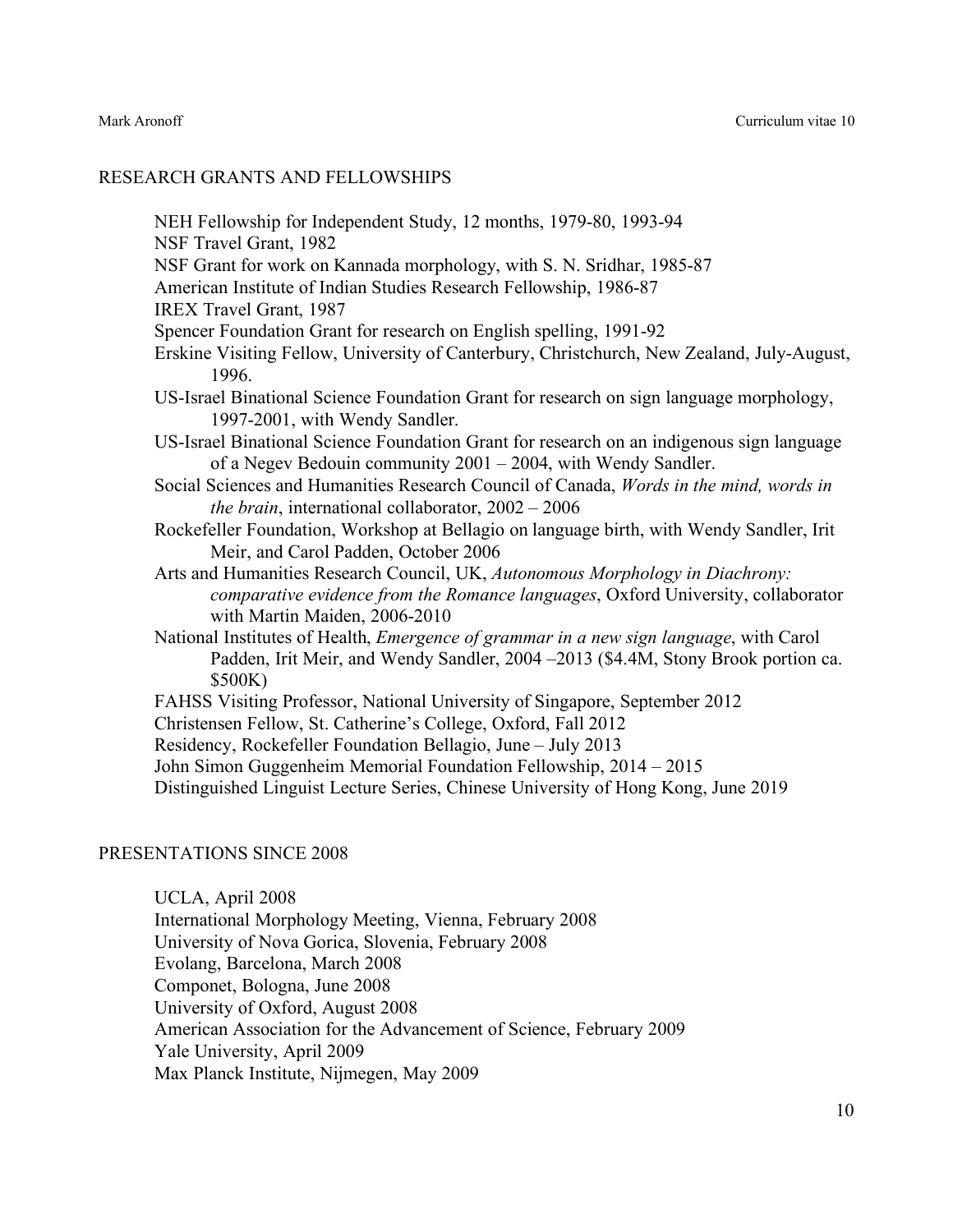Morris Symposium, May 2009 European Summer School on Logic, Language and Information, Bordeaux, July 2009 Scuola Normale Superiore, Pisa, September 2009 University of Venice, October 2009 University of Zurich, November 2009 University of Konstanz, November 2009 Evolang 8, Utrecht, April 2010 International Morphology Meeting, Budapest, May 2010 Oxford Romance Morphology Workshop, University of Oxford, October 2010 University of Coimbra, October 2010 Décembrettes 7, Toulouse, December 2010 Yeshiva University, April 2011 Hebrew University of Jerusalem, June 2011 MMM8, Cagliari, Sardinia, September 2011 Arizona Linguistics Circle, Tucson, October 2011 University of Minnesota, April 2012 Salk Institute/UCSD, April 2012 National University of Singapore, September 2012 University of Surrey, October 2012 University of Paris, Sorbonne, November 2012 University of Edinburgh, November 2012 Newcastle University, November 2012 University of Manchester, November 2012 University of York, November 2012 University of Oxford, December 2012 Décembrettes 8, Bordeaux, December 2012 University of Connecticut, April 2013 Italian Linguistics Society, Salerno, September 2013 Texas Linguistic Society, Austin, November 2013 Linguistic Society of America, January 2014 National Institute of Japanese Language, Tokyo, February 2014 University of Zurich, March 2014 University of Calgary, April 2014 University of California Santa Cruz, May 2014 Mental Lexicon Conference, Niagara, Ontario, September 2014 University of Kentucky, December 2014 Princeton University, March 2015 University of Maryland Mayfest, May 2015 Tufts University, May 2015 9th Morphological Processing Conference, Potsdam, June 2015 10th Mediterranean Morphology Meeting, Haifa, September 2015 International Morphology Meeting, Vienna, February 2016